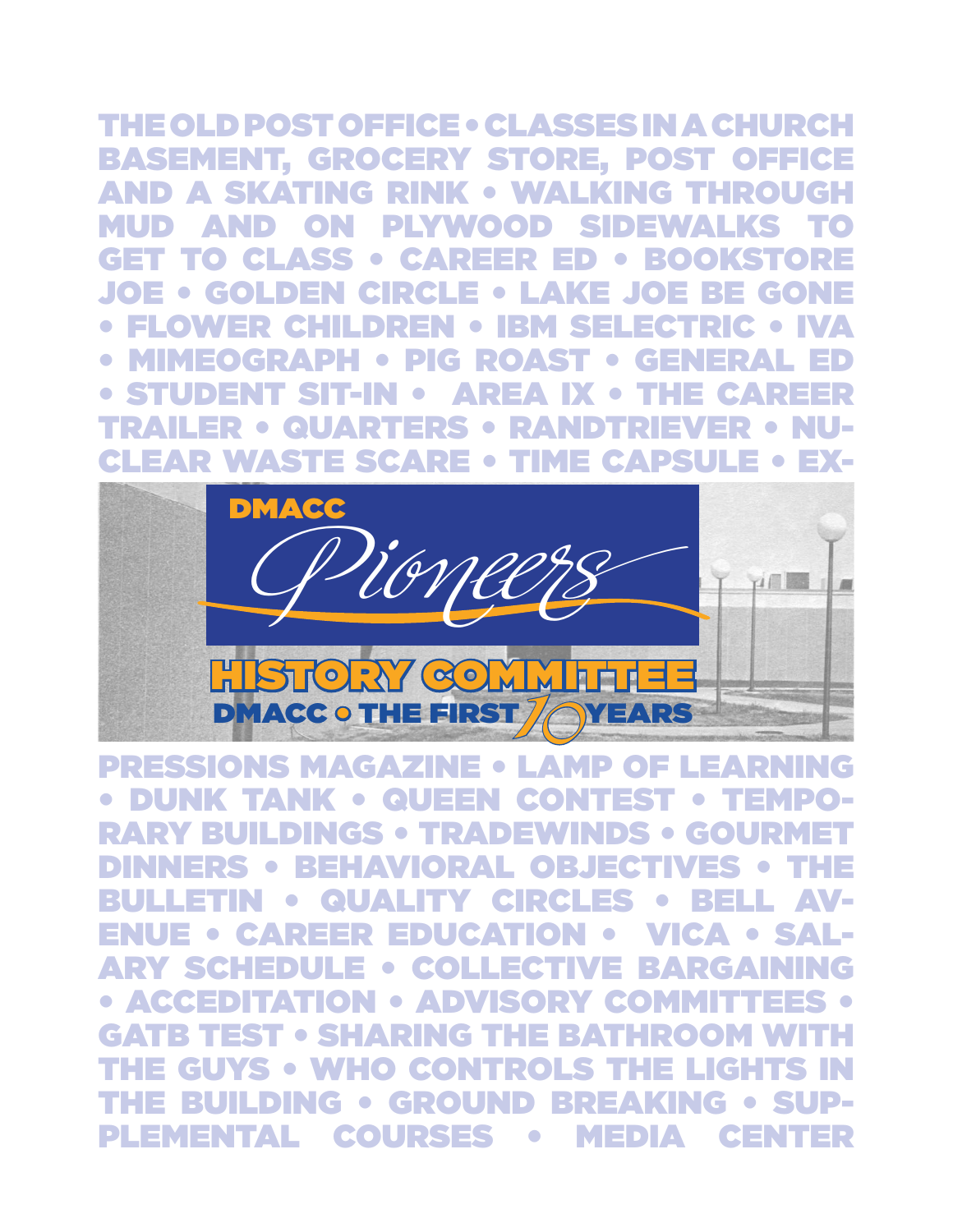## DMACC PIONEERS HISTORY COMMITTEE REPORT

Dedicated to

#### **Sharon Eckstrom, DMACC Pioneers President, Deceased**

The DMACC Pioneers History Committee is pleased to provide a report on our activities during the past three years. In 2009 President Rob Denson asked DMACC Pioneers President Sharon Eckstrom if our group would assist in expanding the existing history narratives by asking our members for the recollections from the early days of the institution. Sharon appointed a history committee after receiving approval from the board. Committee members included Carroll Bennett (Chair), Sharon Eckstrom, Dee Johnson, Shirley Muhlenthaler, Verlyn Noring, Mike Perry and Dale Wagner. Lyla Maynard later joined the committee. Breck Danner, Coordinator, Alumni Affairs and Fund Development, DMACC Foundation served as DMACC Staff Liaison.

The purpose of the committee was to collect, compile, summarize and produce an informal history of Des Moines Area Community College with a focus on the years 1966-1976.

#### The objectives were to:

• Produce an informal history of DMACC based primarily on interviews and written recollections of retired DMACC staff, with primary support for DMACC Pioneers.

• Present the final product in a format that was easily accessible and capable of expansion and updating.

• Involve a number of people, primarily DMACC Pioneers, who had a knowledge and interest in sharing their recollections and perceptions, to add a "personal" dimension from those who "lived" the early history.

- Use a format that could be expanded to include additional information in the future.
	- › One-page individually written recollections of early DMACC employees
	- › Recorded interviews with retired DMACC employees about their recollections
	- › Campus histories
	- › Instructional program histories
	- › Individual papers written by DMACC Pioneers or former staff members

#### The following processes were followed:

- Reviewed the histories from Leonard Bengston's year by year summary.
- Read a history prepared for a publication in the 1970s.
- Made the decision to use an electronic format rather than a print format.
- Met periodically as a committee to assign individual assignments, discuss direction and prepare a master plan for the study.
- Reported periodically to the DMACC Pioneer Board, at the "kick off" meeting each fall, and to President Denson.